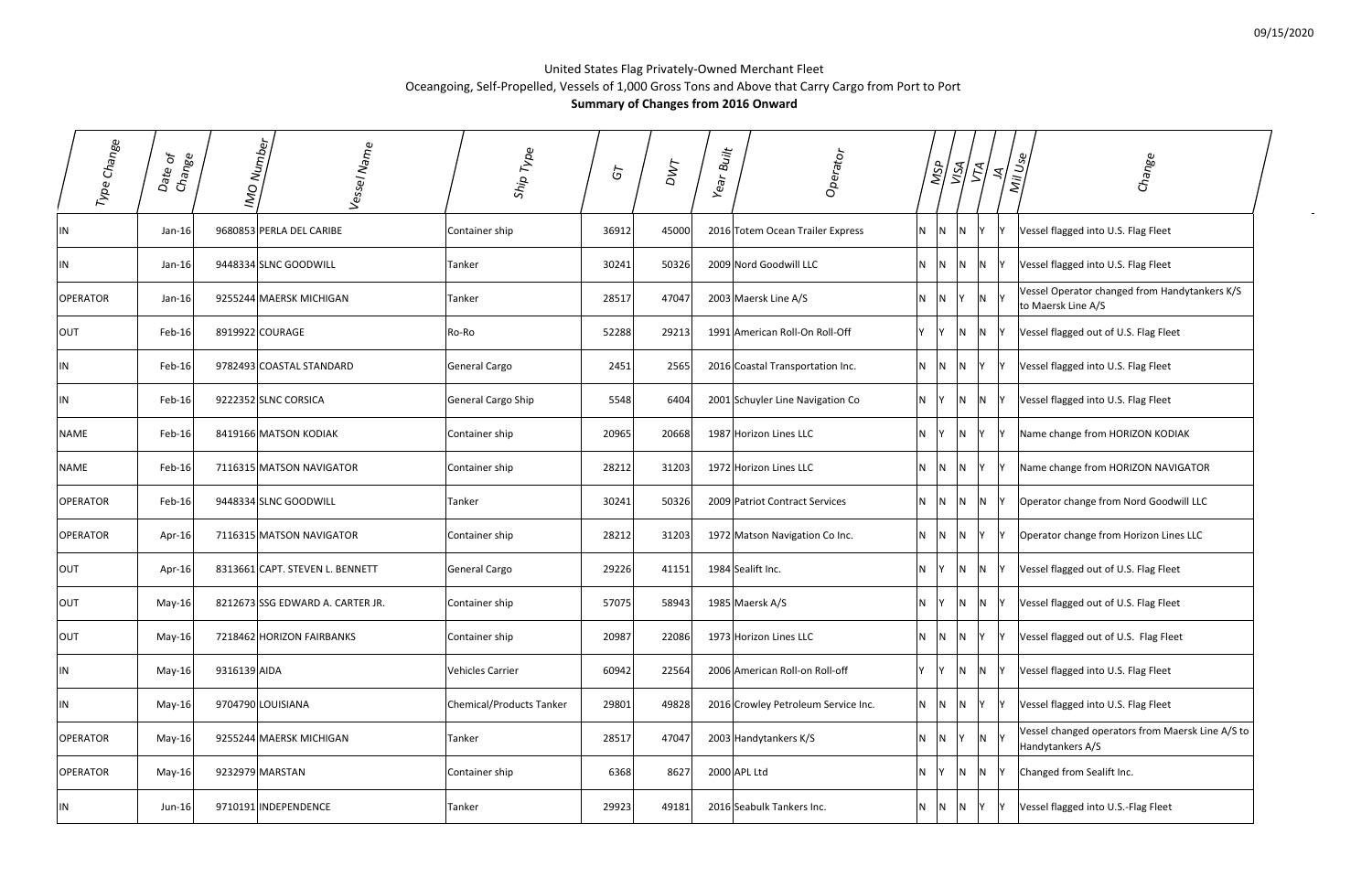| IN                        | $Jun-16$      | 9697997 MAGNOLIA STATE          | Tanker         | 29923 | 49076  | 2016 American Petroleum Tankers LLC          | <b>N</b><br> N | IN.                | Y               |   | Vessel flagged into U.S.-Flag Fleet                              |
|---------------------------|---------------|---------------------------------|----------------|-------|--------|----------------------------------------------|----------------|--------------------|-----------------|---|------------------------------------------------------------------|
| IN                        | Jun-16        | 9681833 OCEAN GLORY             | General Cargo  | 18410 | 19410  | 2015 Intermarine LLC                         | $\overline{N}$ | N                  | N Y             |   | Vessel flagged into U.S.-Flag Fleet                              |
| IN                        | Jun-16        | 9215696 SSG EDWARD A. CARTER JR | Container ship | 40085 | 51087  | 2001 Sealift Inc.                            |                | - IN               | N N Y           |   | Vessel flagged into U.S.-Flag Fleet                              |
| <b>OUT</b>                | Jun-16        | 7408081 EAGLE FORD              | Tanker         | 64329 | 124644 | 1978 Seabulk Tankers Inc.                    | - N            | N                  | IY I            | N | Vessel flagged out of U.S. Flag Fleet                            |
| <b>OUT</b>                | Jun-16        | 8026799 ENERGY ENTERPRISE       | Dry Bulk       | 28250 | 33373  | 1983 International Shipholding Corp          |                |                    | N N N Y N       |   | Vessel flagged out of U.S. Flag Fleet                            |
| OUT                       | Jun-16        | 9100243 MOHEGAN                 | Container ship | 6158  | 7850   | 1994 Sealift Inc.                            | N Y            |                    | $N$ $N$         |   | Vessel flagged out of U.S. Flag Fleet                            |
| <b>OPERATOR</b>           | Jun-16        | 9408138 EVERGREEN STATE         | Tanker         | 29606 | 48641  | 2010 Crowley Petroleum Service Inc.          | $N$ $ N $      |                    | $N$ $Y$ $Y$     |   | Operator Change from American Petroleum<br><b>Tankers LLC</b>    |
| <b>OPERATOR</b>           | Jun-16        | 8419154 MATSON TACOMA           | Container ship | 20965 | 20668  | 1987 Matson Navigation Co Inc.               | IN Y           | N                  | <b>Y</b>        |   | Operator Change from Horizon Lines LLC                           |
| IN                        | Aug-16        | 9698006 GARDEN STATE            | Tanker         | 27300 | 49430  | 2016 American Petroleum Tankers LLC          | N N            | N                  | - IY            |   | Vessel flagged into U.S.-Flag Fleet                              |
| IN                        | Aug-16        | 9704805 WEST VIRGINIA           | Tanker         | 29801 | 49828  | 2016 Crowley Petroleum Service Inc.          | - IN           | - N                | -lY             |   | Vessel flagged into U.S.-Flag Fleet                              |
| NAME                      | Aug-16        | 9316139 PATRIOT                 | Ro-Ro          | 60979 | 22564  | 2016 American Roll-on Roll-off               | - IY           | IN.                | $\overline{N}$  |   | Name change from AIDA                                            |
| IN                        | Sep-16        | 9698018 BAYSTATE                | Tanker         | 29923 | 49130  | 2016 American Petroleum Tankers LLC          | $N$ $N$        | N.                 | IY.             |   | Vessel flagged into U.S.-Flag Fleet                              |
| NAME &<br><b>OPERATOR</b> | Sep-16        | 7224306 MATSON CONSUMER         | Container ship | 25644 | 25651  | 1973 Matson Navigation Co Inc.               | <b>IY</b><br>N | IN.                | $\mathsf{Y}$    |   | Changed from HORIZON CONSUMER, Changed<br>from Horizon Lines LLC |
| <b>OPERATOR</b>           | Sep-16        | 8419166 MATSON KODIAK           | Container ship | 20965 | 20668  | 1987 Matson Navigation Co Inc.               | IN.<br>- IY    | ∣N.                | IY.             |   | Updated from Horizon Lines LLC                                   |
| <b>REPORT</b>             | Sep-16        | 9698006 GARDEN STATE            | Tanker         | 29923 | 49172  | 2016 American Petroleum Tankers LLC          | N              | N,<br>$\mathsf{N}$ |                 |   | Vessel capacity corrected from 27,300 GT and<br>49,430 DWT       |
| PROGRAM                   | Oct-16        | 9680841 ISLA BELLA              | Container ship | 36751 | 33106  | 2015 Totem Ocean Trailer Express             | N.<br>IY.      | $\overline{N}$     | Y               |   | Vessel added to VISA program                                     |
| PROGRAM                   | Oct-16        | 9680853 PERLA DEL CARIBE        | Container ship | 36912 | 33127  | 2016 Totem Ocean Trailer Express             | N Y            | N                  | - IY            |   | Vessel added to VISA program                                     |
| <b>OPERATOR</b>           | $Oct-16$      | 9448334 SLNC GOODWILL           | Tanker         | 30241 | 50326  | 2009 Schuyler Line Navigation Company, LLC N |                |                    | $N$ $N$ $N$     |   | <b>Operator corrected from Patriot Contract Services</b>         |
| IN                        | $Nov-16$      | 9710206 CONSTITUTION            | Tanker         | 29923 | 49160  | 2016 Seabulk Tankers Inc.                    |                |                    | $N$ $N$ $N$ $Y$ |   | Vessel flagged into U.S.-Flag Fleet                              |
| IN                        | $Nov-16$      | 9759886 AMERICAN ENDURANCE      | Tanker         | 29801 | 49828  | 2016 American Petroleum Tankers LLC          | $N$ $N$        |                    | $ N $ $ Y $     |   | Vessel flagged into U.S.-Flag Fleet                              |
| PROGRAM                   | $Nov-16$      | 7116315 MATSON NAVIGATOR        | Container ship | 28212 | 31203  | 1972 Matson Navigation Co Inc.               | $N$ $ Y $      | $\overline{N}$     | Y               |   | Vessel added to VISA program                                     |
| PROGRAM                   | <b>Nov-16</b> | 7366312 MATSON PRODUCER         | Container ship | 25644 | 25651  | 1974 Matson Navigation Co Inc.               | N.<br> Y       | N                  | - IY            |   | Vessel added to VISA program                                     |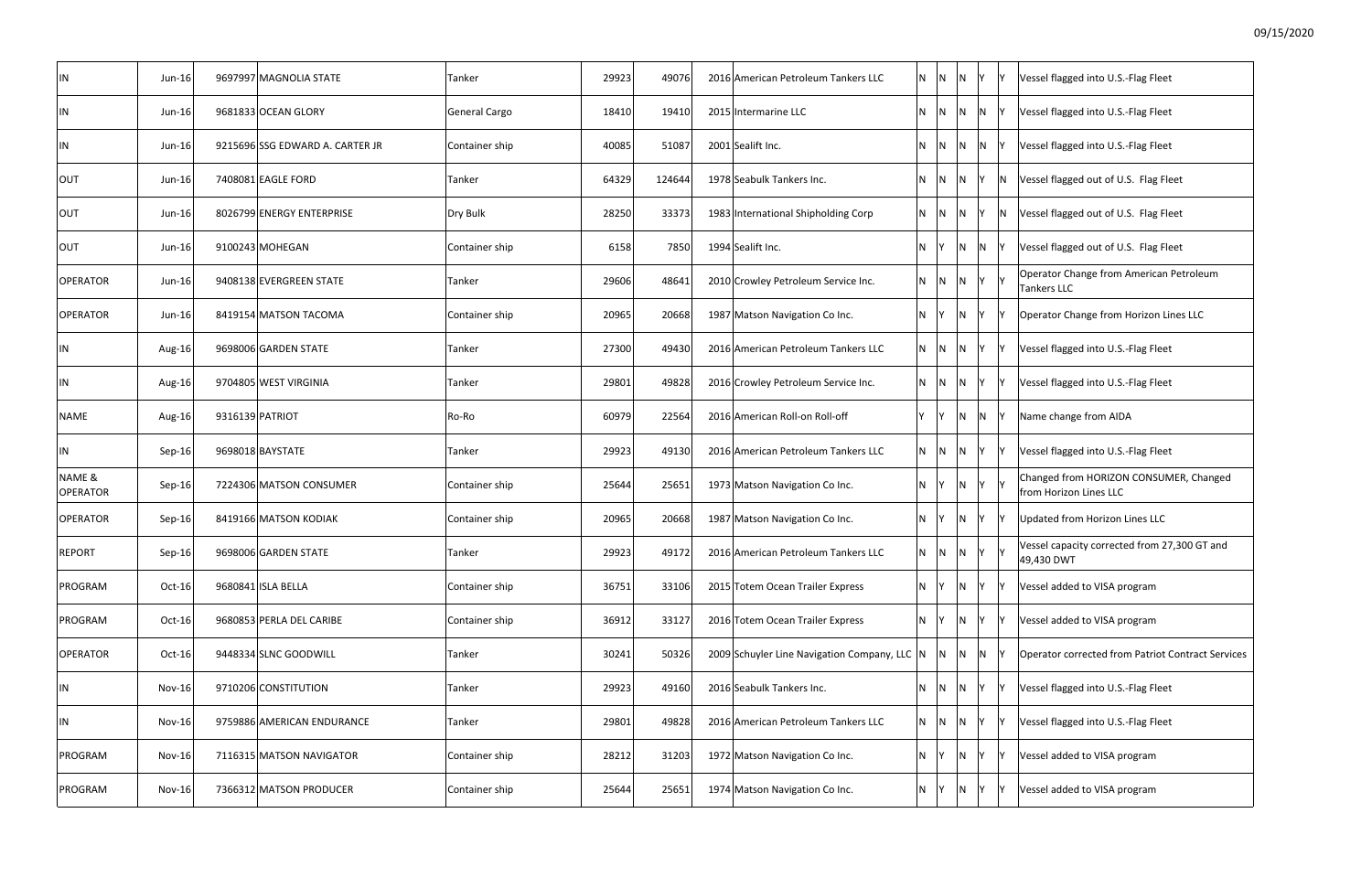|            | Υ | Name change from HORIZON ANCHORAGE and<br>operator change from Horizon Lines LLC                 |
|------------|---|--------------------------------------------------------------------------------------------------|
| $\epsilon$ | Υ | Operator change from Crowley Liner Services Inc.<br>(8/2016)                                     |
| $\epsilon$ | Υ | Operator change from Crowley Liner Services Inc.<br>(8/2016)                                     |
| $\epsilon$ | Υ | Operator change from Crowley Liner Services Inc.<br>(8/2016)                                     |
|            | Υ | Operator change from Crowley Liner Services Inc.<br>(8/2016)                                     |
| √          | Υ | Vessel flagged into U.S.-Flag Fleet                                                              |
| J          | Y | Vessel flagged into U.S.-Flag Fleet                                                              |
| $\epsilon$ | N | Vessel added to fleet list-was in fleet but not<br>previously identified as general cargo vessel |
| √          | Y | Vessel sent to be broken up                                                                      |
| $\epsilon$ | Y | Vessel broken up                                                                                 |
| √          | Υ | Left MSP program, replaced by OCEAN GLORY                                                        |
| √          | Υ | Entered MSP program in place of OCEAN<br>CRESCENT (contract date Sept 18. 2016)                  |
| √          | Υ | Vessel flagged into U.S.-Flag Fleet and entered<br>MSP and VISA                                  |
| √          | Υ | Vessel flagged into U.S.-Flag Fleet and entered<br>MSP and VISA                                  |
| $\epsilon$ | Υ | Vessel in lay-up awaiting recycling                                                              |
| $\epsilon$ | Υ | Operator change from Horizon Lines LLC                                                           |
| √          | Υ | Vessel left VISA program                                                                         |
| $\epsilon$ | Υ | Vessel flagged into U.S.-Flag Fleet                                                              |
|            | Υ | Vessel sent to be broken up                                                                      |
| $\epsilon$ | Υ | Vessel flagged into U.S.-Flag Fleet                                                              |
| √          | Υ | Vessel flagged out of U.S.-Flag Fleet                                                            |
| √          | Υ | Vessel broken up                                                                                 |
|            |   |                                                                                                  |

| NAME &<br><b>OPERATOR</b> | $Dec-16$      | 8419142 MATSON ANCHORAGE   | Container ship | 20965 | 21282 | 1987 Matson Navigation Co Inc.             | $N$ $Y$ |                | $\overline{N}$          |                | IY IY | Name change from HORIZON ANCHORAGE and<br>operator change from Horizon Lines LLC                 |
|---------------------------|---------------|----------------------------|----------------|-------|-------|--------------------------------------------|---------|----------------|-------------------------|----------------|-------|--------------------------------------------------------------------------------------------------|
| NAME &<br><b>OPERATOR</b> | Dec-16        | 7617905 HORIZON ENTERPRISE | Container ship | 28219 | 31423 | 1980 Pasha Hawaii Holdings LLC             | N Y     |                | $\overline{N}$          | Y              |       | Operator change from Crowley Liner Services Inc.<br>(8/2016)                                     |
| NAME &<br><b>OPERATOR</b> | Dec-16        | 7617890 HORIZON PACIFIC    | Container ship | 28219 | 31213 | 1979 Pasha Hawaii Holdings LLC             | N Y     |                | $\overline{N}$          |                | Y Y   | Operator change from Crowley Liner Services Inc.<br>(8/2016)                                     |
| NAME &<br>OPERATOR        | <b>Dec-16</b> | 7729461 HORIZON RELIANCE   | Container ship | 34077 | 45895 | 1980 Pasha Hawaii Holdings LLC             | N Y     |                | $\overline{N}$          | Y.             |       | Operator change from Crowley Liner Services Inc.<br>(8/2016)                                     |
| NAME &<br>OPERATOR        | $Dec-16$      | 7729459 HORIZON SPIRIT     | Container ship | 34077 | 46154 | 1980 Pasha Hawaii Holdings LLC             | N Y     |                | $\overline{\mathsf{N}}$ |                | Y Y   | Operator change from Crowley Liner Services Inc.<br>(8/2016)                                     |
| IN                        | $Dec-16$      | 9239850 APL SAIPAN         | Container ship | 16916 | 20979 | 2002 APL Ltd                               | Y       | İΥ.            | $\overline{N}$          | N              |       | Vessel flagged into U.S.-Flag Fleet                                                              |
| IN                        | $Dec-16$      | 9289207 SAFMARINE KURAMO   | Container ship | 24488 | 28844 | 2004 Maersk Line A/S                       | N.      | IY.            | $\overline{N}$          | N              |       | Vessel flagged into U.S.-Flag Fleet                                                              |
| IN                        | Dec-16        | 9010486 EASTERN WIND       | General Cargo  | 1495  | 1500  | 1990 Trident Seafood Corp.                 | N.      | $\overline{N}$ | $\overline{N}$          | Y              |       | Vessel added to fleet list-was in fleet but not<br>previously identified as general cargo vessel |
| <b>OUT</b>                | <b>Dec-16</b> | 9139713 APL AGATE          | Container ship | 65475 | 63693 | 1997 APL Ltd                               | Y       | $\mathsf{Y}$   | N                       | N              |       | Vessel sent to be broken up                                                                      |
| OUT                       | Dec-16        | 8109668 CHARLESTON         | Tanker         | 31452 | 48846 | 1983 USCS Charleston Chartering            |         | N N            | N                       | Υ              |       | Vessel broken up                                                                                 |
| PROGRAM                   | Dec-16        | 9258193 OCEAN CRESCENT     | General Cargo  | 7252  | 8097  | 2002 Intermarine LLC                       | N.      | - IY           | $\overline{N}$          | N              |       | Left MSP program, replaced by OCEAN GLORY                                                        |
| PROGRAM                   | <b>Dec-16</b> | 9681833 OCEAN GLORY        | General Cargo  | 18410 | 19410 | 2015 Intermarine LLC                       | Y       | $\mathsf{I}$ Y | $\overline{\mathsf{N}}$ | N <sub>Y</sub> |       | Entered MSP program in place of OCEAN<br>CRESCENT (contract date Sept 18. 2016)                  |
| IN                        | $Jan-17$      | 9777888 LIBERTY PASSION    | Ro-Ro          | 58107 | 20352 | 2017 Liberty Maritime Corp                 | Y       | Y              | $\overline{N}$          | N Y            |       | Vessel flagged into U.S.-Flag Fleet and entered<br>MSP and VISA                                  |
| IN                        | $Jan-17$      | 9310109 LIBERTY            | Ro-Ro          | 61321 | 19628 | 2006 American Roll-On Roll-Off Carrier LLC |         | Y              | $\overline{N}$          | N <sub>Y</sub> |       | Vessel flagged into U.S.-Flag Fleet and entered<br>MSP and VISA                                  |
| OUT                       | $Jan-17$      | 7506015 SS EL YUNQUE       | Ro-Ro          | 28137 | 16144 | 1976 Sea Star Line LLC                     | N       | İΥ.            | $\overline{N}$          | Y              |       | Vessel in lay-up awaiting recycling                                                              |
| NAME &<br><b>OPERATOR</b> | $Jan-17$      | 8419142 MATSON ANCHORAGE   | Container ship | 20965 | 21282 | 1987 Matson Navigation Co Inc.             | N       |                | IN.                     | Υ              |       | Operator change from Horizon Lines LLC                                                           |
| PROGRAM                   | Feb-17        | 9161168 SEATTLE            | General Cargo  | 13066 | 20406 | 1997 Truenorth Transport LLC               |         | $N$ $N$        | IN.                     | N              |       | Vessel left VISA program                                                                         |
| IN                        | Mar-17        | 9719886 LIBERTY            | Tanker         | 29923 | 49430 | 2017 Seabulk Tankers Inc.                  | N.      | $\overline{N}$ | $\overline{N}$          | Υ              |       | Vessel flagged into U.S.-Flag Fleet                                                              |
| OUT                       | Mar-17        | 7321087 LURLINE            | Ro-Ro          | 30506 | 22030 | 1973 Matson Navigation Co Inc.             |         | N N            | $\overline{N}$          |                |       | Vessel sent to be broken up                                                                      |
| IN                        | Mar-17        | 9759898 AMERICAN FREEDOM   | Tanker         | 29801 | 49828 | 2017 American Petroleum Tankers LLC        |         | N N            | $\overline{N}$          |                |       | Vessel flagged into U.S.-Flag Fleet                                                              |
| OUT                       | May-17        | 9139749 APL CORAL          | Container ship | 65475 | 64145 | 1998 APL Ltd                               | Y       |                | $\overline{N}$          | N              |       | Vessel flagged out of U.S.-Flag Fleet                                                            |
| OUT                       | May-17        | 9155121 MAERSK MISSOURI    | Container ship | 50698 | 62226 | 1998 Maersk Line A/S                       | Y       | IY.            | N                       | N              |       | Vessel broken up                                                                                 |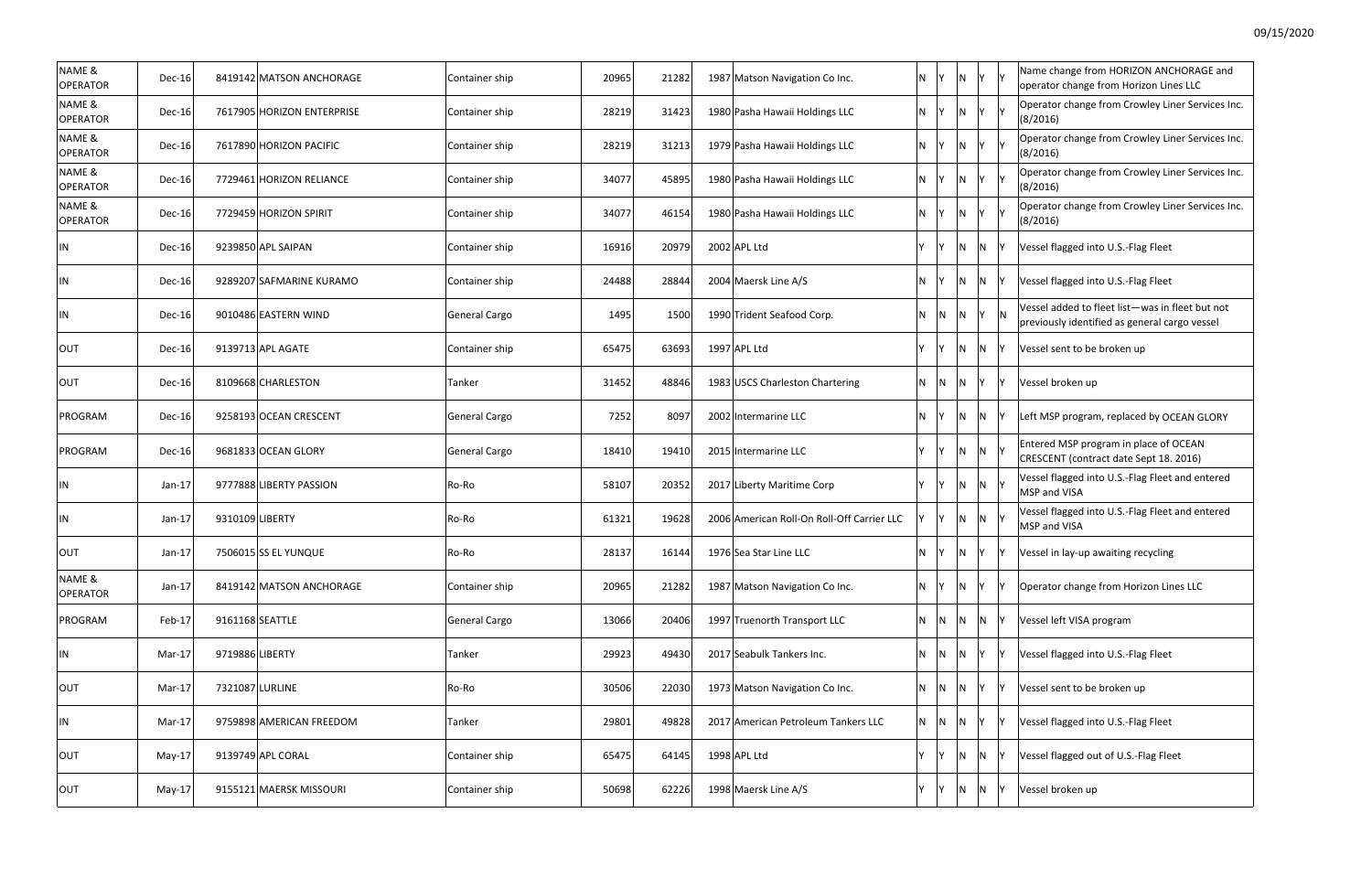| <b>OUT</b>                | $May-17$      | 9155133 MAERSK CAROLINA   | Container ship                     | 50698 | 62226 | 1998 Maersk Line A/S                | Y       |           | $\mathsf{N}$            | $\mathsf{N}$              |      | Vessel broken up                                                                   |
|---------------------------|---------------|---------------------------|------------------------------------|-------|-------|-------------------------------------|---------|-----------|-------------------------|---------------------------|------|------------------------------------------------------------------------------------|
| PROGRAM                   | $May-17$      | 9289207 SAFMARINE KURAMO  | Container ship                     | 24488 | 28844 | 2004 Maersk Line A/S                |         | Y Y       | $\mathsf{N}$            | IN.                       |      | Vessel replaces the MAERSK CAROLINA in the MSP                                     |
| IN                        | May-17        | 9239874 APL GULF EXPRESS  | Container ship                     | 16916 | 20944 | 2002 APL Ltd                        | Y       | Y         | N                       | N <sub>Y</sub>            |      | Vessel flagged into U.S.-Flag Feet to replace the<br>APL CORAL in the MSP          |
| IN                        | $May-17$      | 9315202 MAERSK SENTOSA    | Container ship                     | 79702 | 87618 | 2007 Maersk Line A/S                | Y       |           | N                       | N                         |      | Vessel flagged into U.S.-Flag Feet to replace the<br>MAERSK MISSOURI in the MSP    |
| IN                        | $May-17$      | 9509970 OCEAN JAZZ        | General Cargo                      | 17538 | 10662 | 2010 Intermarine LLC                |         | N N       | $N$ $N$ $Y$             |                           |      | Vessel flagged into U.S.-Flag Fleet                                                |
| IN                        | Jun-17        | 9747584 PALMETTO STATE    | Tanker                             | 29923 | 49045 | 2017 CITGO Petroleum Corp           | N       | IN.       | $\overline{\mathsf{N}}$ | Y                         |      | Vessel flagged into U.S.-Flag Fleet                                                |
| <b>OUT</b>                | Jun-17        | 9193252 MAERSK WISCONSIN  | Container ship                     | 50698 | 62441 | 2000 Maersk Line A/S                | Y       |           | $\overline{\mathsf{N}}$ | $\mathsf{N}$              |      | Vessel flagged out of U.S.-Flag Fleet                                              |
| IN                        | Jun-17        | 9315197 MAERSK SELETAR    | Container ship                     | 79702 | 87545 | 2007 Maersk Line A/S                | Y.      |           | N                       | N                         |      | Vessel flagged into U.S.-Flag Feet to replace the<br>MAERSK WISCONSIN in the MSP   |
| <b>OUT</b>                | Jun-17        | 8820195 MAERSK CALIFORNIA | Container ship                     | 18979 | 25275 | 1992 Maersk Line A/S                | Υ       |           | N                       | N <sub>Y</sub>            |      | Vessel flagged out of U.S.-Flag Fleet to be broken<br>up                           |
| IN                        | Jun-17        | 9289192 SAFMARINE NIMBA   | Container ship                     | 24488 | 28897 | 2004 Maersk Line A/S                |         |           | N.                      | N                         |      | Vessel flagged into U.S.-Flag Fleet to replace the<br>MAERSK CALIFORNIA in the MSP |
| IN                        | Jul-17        | 9763851 AMERICAN LIBERTY  | Tanker                             | 29801 | 49828 | 2014 American Petroleum Tankers LLC |         | $N$ $ N $ | $\mathsf{N}$            | <b>Y</b>                  | - IY | Vessel flagged into U.S.-Flag Fleet                                                |
| NAME &<br>OPERATOR        | Jul-17        | 9144926 BRENTON REEF      | Tanker                             | 30770 | 45656 | 1999 Seabulk Tankers Inc            | N.      | N         | N                       | $\mathsf{Y}$ $\mathsf{Y}$ |      | Changed from CALIFORNIA VOYAGER, Changed<br>from Chevron Shipping Co LLC           |
| IN                        | Sep-17        | 9777890 LIBERTY PEACE     | Vehicles Carrier                   | 58107 | 20397 | 2017 Liberty Maritime Corp          | N Y     |           | $\mathsf{N}$            | IN.                       | - IY | Vessel flagged into U.S.-Flag Fleet; Enrolled in VISA                              |
| PROGRAM                   | Sep-17        | 9148520 TRANSATLANTIC     | Breakbulk                          | 4276  | 5055  | 1997 TransAtlantic Lines LLC        |         | N N       | $\mathsf{N}$            | $\mathsf{N}$              |      | Removed from VISA.                                                                 |
| PROGRAM                   | Sep-17        | 7710733 GEYSIR            | General Cargo Ship                 | 2266  | 2000  | 1980 TransAtlantic Lines LLC        | N.      | IN.       | IN.                     | $\mathsf{N}$              | Y    | Removed from VISA.                                                                 |
| PROGRAM                   | Sep-17        | 9161168 SEATTLE           | General Cargo Ship                 | 13066 | 20406 | 1997 MSC USA Govt Dept              | N.      |           | <b>N</b>                | $\mathsf{N}$              |      | Enrolled in VISA.                                                                  |
| NAME &<br><b>OPERATOR</b> | Sep-17        | 9719886 TEXAS VOYAGER     | Tanker                             | 29923 | 49430 | 2017 Chevron Shipping Co LLC.       | $N$ $N$ |           | N                       | Y                         |      | Changed from LIBERTY, Changed from Seabulk<br>Tankers Inc                          |
| PROGRAM                   | Oct-17        | 9315197 MAERSK SELETAR    | Container Ship (Fully<br>Cellular) | 79702 | 87545 | 2007 Maersk Line A/S                | Y       |           | $\overline{\mathsf{N}}$ | IN.                       |      | Enrolled in VISA.                                                                  |
| PROGRAM                   | Oct-17        | 9315202 MAERSK SENTOSA    | Container Ship (Fully<br>Cellular) | 79702 | 87618 | 2007 Maersk Line A/S                |         |           | <b>N</b>                | IN.                       |      | Enrolled in VISA.                                                                  |
| PROGRAM                   | Oct-17        | 9289192 SAFMARINE NIMBA   | Container Ship (Fully<br>Cellular) | 24488 | 28897 | 2004 Safmarine Container Lines      |         |           | IN.                     | IN.                       |      | Enrolled in VISA.                                                                  |
| PROGRAM                   | Oct-17        | 9289207 SAFMARINE KURAMO  | Container Ship (Fully<br>Cellular) | 24488 | 28844 | 2004 Safmarine Container Lines      |         |           | IN.                     | IN.                       |      | Enrolled in VISA.                                                                  |
| IN                        | <b>Nov-17</b> | 9763863 AMERICAN PRIDE    | Chemical/Products Tanker           | 29801 | 49828 | 2017 American Petroleum Tankers LLC | N       | IN        | IN.                     |                           |      | Vessel flagged into U.S.-Flag Fleet                                                |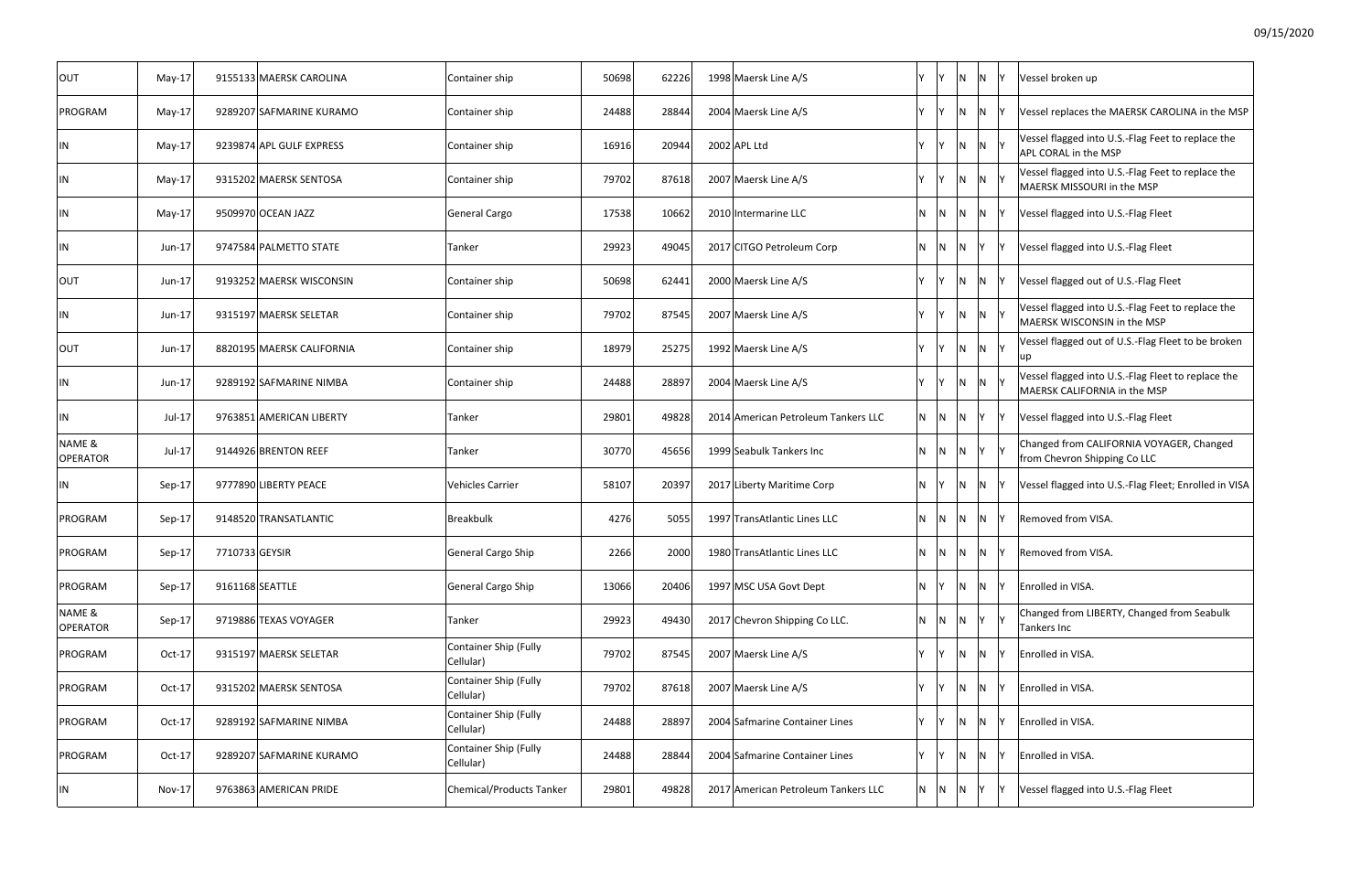| Changed from SEATTLE, Changed from Truenorth<br><b>Transport LLC</b>           |
|--------------------------------------------------------------------------------|
| Enrolled in VISA                                                               |
| Removed from VISA due to MSC long-term charter                                 |
| Reflagged to Vanuatu and removed from VISA                                     |
| Changed from MARSTAN, Changed from Sealift                                     |
| Sold to foreign company, left the flag fleet                                   |
| Changed from EAGLE BAY                                                         |
| Changed from S/R AMERICAN PROGRESS                                             |
| <b>Changed from LIBERTY BAY</b>                                                |
| <b>Enrolled in VISA</b>                                                        |
| Cont SS, in long-term MSC charter                                              |
| Flagged into the U.S. Flag Fleet and enrolled into<br>the VISA and MSP program |
| Flagged into the U.S. Flag Fleet, and enrolled in<br>VISA and the MSP          |
| Flagged into the U.S. Flag Fleet, and enrolled in<br>VISA and the MSP          |
| Broken up                                                                      |
| Flagged out of the U.S. Flag Fleet, and left VISA<br>and the MSP               |
| Flagged out of the U.S. Flag Fleet, and left VISA<br>and the MSP               |
| Flagged out of the U.S. Flag Fleet, and left VISA<br>and the MSP               |
| Flagged out of the U.S. Flag Fleet, and left VISA<br>and the MSP               |
| Flagged out of the U.S. Flag Fleet, and left VISA<br>and the MSP               |
| Flagged into the U.S. Flag Fleet, and enrolled in<br>VISA and the MSP          |
| Flagged into the U.S. Flag Fleet, and enrolled in<br>VISA and the MSP          |

| NAME &<br>OPERATOR       | $Jan-18$ | 9161168 MOHAWK                 | General Cargo Ship                           | 13066 | 20406  | 1997 Pacific-Gulf Marine            | N        | Y                       | $\overline{N}$ | N                       |     | Changed from SEATTLE, Changed from Truenorth<br><b>Transport LLC</b>           |
|--------------------------|----------|--------------------------------|----------------------------------------------|-------|--------|-------------------------------------|----------|-------------------------|----------------|-------------------------|-----|--------------------------------------------------------------------------------|
| PROGRAM                  | Jan-18   | 9509970 OCEAN JAZZ             | Heavy Load Carrier, semi<br>submersible      | 17538 | 10662  | 2010 Intermarine LLC                | N.       | $Y$ N $Y$               |                |                         |     | Enrolled in VISA                                                               |
| PROGRAM                  | Jan-18   | 8124371 BLACK EAGLE            | <b>Container Ship (Fully</b><br>Cellular)    | 31041 | 32709  | 1983 Sealift Inc                    | N.       | $\mathsf{N}$            | N              | IY I                    |     | Removed from VISA due to MSC long-term charter                                 |
| OUT&<br>PROGRAM          | $Jan-18$ | 8813025 EOT SPAR               | General Cargo Ship (with Ro-<br>Ro facility) | 2762  | 3095   | 1990 Schuyler Line Navigation Co    | N.       | $N$ $N$                 |                | $\overline{\mathsf{N}}$ | N   | Reflagged to Vanuatu and removed from VISA                                     |
| NAME,<br><b>OPERATOR</b> | Feb-18   | 9232979 KAMOKUIKI              | <b>Container Ship (Fully</b><br>Cellular)    | 6368  | 8627   | 2000 Matson Navigation Co Inc.      | N.       | Y                       | N              | $\overline{\mathsf{N}}$ |     | Changed from MARSTAN, Changed from Sealift                                     |
| OUT                      | Mar-18   | 7816549 SEABULK TRADER         | <b>Chemical/Products Tanker</b>              | 29763 | 49990  | 1981 Seabulk Tankers Inc            | N.       | $\mathsf{N}$            | $\mathsf{N}$   | $\overline{N}$          |     | Sold to foreign company, left the flag fleet                                   |
| <b>NAME</b>              | $May-18$ | 9642095 CALIFORNIA             | Crude Oil Tanker                             | 62318 | 114756 | 2015 Crowley Alaska Tankers LLC     | N.       | $\overline{N}$          | N              | IY I                    | IN. | Changed from EAGLE BAY                                                         |
| <b>NAME</b>              | May-18   | 9118628 OREGON                 | Crude/Oil Products Tanker                    | 30415 | 46103  | 1997 Crowley Petroleum Services Inc | N.       | $\overline{N}$          | N              | IY.                     |     | Changed from S/R AMERICAN PROGRESS                                             |
| <b>NAME</b>              | May-18   | 9642083 WASHINGTON             | Crude Oil Tanker                             | 62318 | 114814 | 2014 Crowley Alaska Tankers LLC     | N.       | N                       | N              | Y                       | IN. | Changed from LIBERTY BAY                                                       |
| PROGRAM                  | $Jun-18$ | 9538907 SLNC YORK              | General Cargo Ship (with Ro-<br>Ro facility) | 12679 | 9503   | 2010 Schuyler Line Navigation Co    | Y        | IY I                    | $\overline{N}$ | $\overline{N}$          |     | Enrolled in VISA                                                               |
| IN & PROGRAM             | Jun-18   | 9222352 SLNC CORSICA           | General Cargo Ship                           | 5548  | 6404   | 2001 Schuyler Line Navigation Co    | N.       | IN.                     | N              | N                       |     | Cont SS, in long-term MSC charter                                              |
| <b>IN &amp; PROGRAM</b>  | Jul-18   | 9295218 PRESIDENT KENNEDY      | <b>Container Ship (Fully</b><br>Cellular)    | 82794 | 93594  | 2005 APL LLC                        | $\vee$   | Y                       | $\overline{N}$ | $\overline{N}$          |     | Flagged into the U.S. Flag Fleet and enrolled into<br>the VISA and MSP program |
| IN & PROGRAM             | Jul-18   | 9400069 PRESIDENT FD ROOSEVELT | Container Ship (Fully<br>Cellular)           | 75752 | 81002  | 2010 APL LLC                        | <b>Y</b> | Y                       | N              | $\overline{N}$          |     | Flagged into the U.S. Flag Fleet, and enrolled in<br>VISA and the MSP          |
| <b>IN &amp; PROGRAM</b>  | Jul-18   | 9295220 PRESIDENT EISENHOWER   | <b>Container Ship (Fully</b><br>Cellular)    | 82794 | 93558  | 2005 APL LLC                        | <b>Y</b> | IY.                     | $\overline{N}$ | N                       |     | Flagged into the U.S. Flag Fleet, and enrolled in<br>VISA and the MSP          |
| <b>OUT</b>               | Jul-18   | 7408093 SEAKAY SPIRIT          | Crude Oil Tanker                             | 64329 | 125133 | 1979 Keystone Shipping Co           | N        | $\mathsf{N}$            | N              | IY.                     | IN. | Broken up                                                                      |
| OUT&<br>PROGRAM          | Jul-18   | 9077276 APL PHILLIPINES        | <b>Container Ship (Fully</b><br>Cellular)    | 64502 | 66696  | 1996 APL LLC                        | N.       | IN.                     | IN.            | $\overline{N}$          |     | Flagged out of the U.S. Flag Fleet, and left VISA<br>and the MSP               |
| OUT&<br>PROGRAM          | Jul-18   | 9074547 APL SINGAPORE          | <b>Container Ship (Fully</b><br>Cellular)    | 64502 | 66520  | 1995 APL LLC                        | N        | $\overline{\mathsf{N}}$ | $\overline{N}$ | $\overline{\mathsf{N}}$ |     | Flagged out of the U.S. Flag Fleet, and left VISA<br>and the MSP               |
| OUT&<br>PROGRAM          | Jul-18   | 9074389 APL CHINA              | <b>Container Ship (Fully</b><br>Cellular)    | 64502 | 66520  | 1995 APL LLC                        | N        | $\mathsf{N}$            | $\mathsf{N}$   | $\overline{N}$          |     | Flagged out of the U.S. Flag Fleet, and left VISA<br>and the MSP               |
| OUT&<br>PROGRAM          | Aug-18   | 9074535 APL KOREA              | <b>Container Ship (Fully</b><br>Cellular)    | 64502 | 66520  | 1995 APL LLC                        | <b>N</b> | $\mathsf{N}$            | IN.            | $\overline{\mathsf{N}}$ |     | Flagged out of the U.S. Flag Fleet, and left VISA<br>and the MSP               |
| OUT&<br>PROGRAM          | Aug-18   | 9077123 APL THAILAND           | <b>Container Ship (Fully</b><br>Cellular)    | 64502 | 66520  | 1995 APL LLC                        | <b>N</b> | $\mathsf{N}$            | N.             | $\overline{\mathsf{N}}$ |     | Flagged out of the U.S. Flag Fleet, and left VISA<br>and the MSP               |
| IN & PROGRAM             | Aug-18   | 9526502 PRESIDENT CLEVELAND    | Container Ship (Fully<br>Cellular)           | 75015 | 84155  | 2012 APL LLC                        | Y        | IY.                     | IN.            | $\mathsf{N}$            |     | Flagged into the U.S. Flag Fleet, and enrolled in<br>VISA and the MSP          |
| IN & PROGRAM             | Aug-18   | 9538658 PRESIDENT TRUMAN       | <b>Container Ship (Fully</b><br>Cellular)    | 75015 | 84153  | 2014 APL LLC                        |          |                         | IN.            | $\mathsf{N}$            |     | Flagged into the U.S. Flag Fleet, and enrolled in<br>VISA and the MSP          |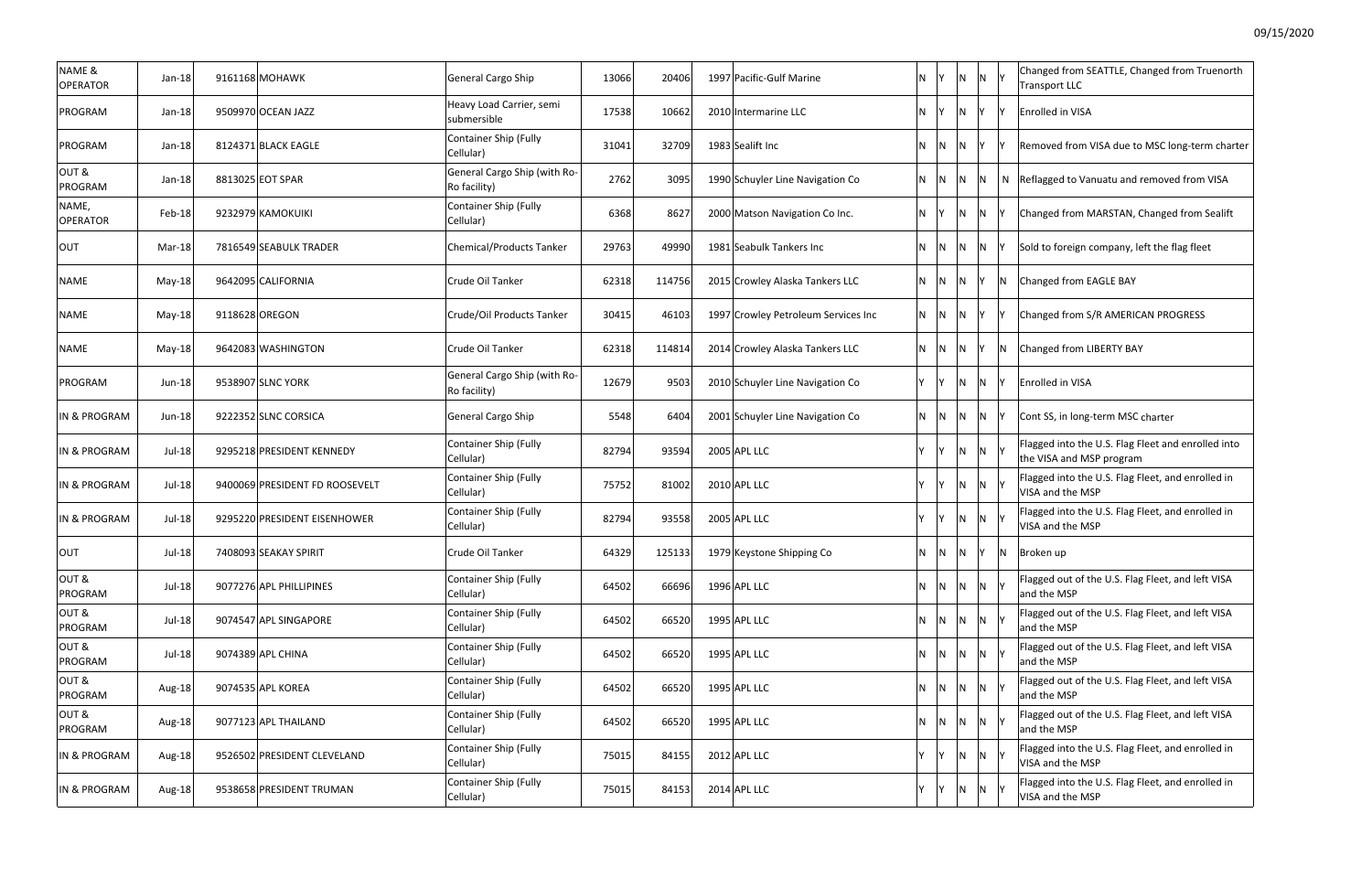| IN & PROGRAM              | Aug-18        | 9721968 EL COQUI          | Container Ship (Fully<br>Cellular/Ro-Ro Facility) | 37462  | 26410  | 2018 Crowley Liner Services Inc  | $N$ $N$  | N         |                | İΥ.                     | Flagged into the U.S. Flag Fleet<br>IY.                        |
|---------------------------|---------------|---------------------------|---------------------------------------------------|--------|--------|----------------------------------|----------|-----------|----------------|-------------------------|----------------------------------------------------------------|
| PROGRAM                   | Aug-18        | 9418975 NORFOLK           | General Cargo Ship                                | 15549  | 17478  | 2010 Schuyler Line Navigation Co | Y Y      |           | - IN           | $\overline{\mathsf{N}}$ | Replaced SLNC York in the MSP program<br><b>IY</b>             |
| NAME                      | Aug-18        | 9218686 PRESIDENT WILSON  | Container Ship (Fully<br>Cellular)                | 65792  | 67987  | 2002 APL LLC                     |          | IY.       | $\mathsf{N}$   | <b>N</b>                | Changed from APL Belgium<br>IY.                                |
| OUT&<br>PROGRAM           | Aug-18        | 7116315 MATSON NAVIGATOR  | Container Ship (Fully<br>Cellular)                | 28212  | 31203  | 1972 Matson Navigation Co Inc    | N Y      |           | $\mathsf{N}$   | IY.                     | lY.<br>Broken up                                               |
| ΙN                        | Aug-18        | 9322009 SAGAMORE          | Container Ship (Fully<br>Cellular)                | 16803  | 22749  | 2008 Sealift Inc                 | $N$ $ N$ |           | - N            | IN.                     | Flagged into U.S. Flag Fleet<br>- IY                           |
| OUT&<br>PROGRAM           | Sep-18        | 7224306 MATSON CONSUMER   | Container ship                                    | 25644  | 25651  | 1973 Matson Navigation Co Inc.   | $N$ $Y$  |           | $\overline{N}$ | <b>V</b>                | lY.<br>Broken up                                               |
| OUT&<br>PROGRAM           | Sep-18        | 9232979 KAMOKUIKI         | Container Ship (Fully<br>Cellular)                | 6368   | 8627   | 2000 Matson Navigation Co Inc.   | N Y      |           | $\mathsf{N}$   | <b>N</b>                | Changed from MARSTAN, Changed from Sealift<br>IY.              |
| ΙN                        | Oct-18        | 9719056 DANIEL K. INOUYE  | Containership                                     | 48409  | 51400  | 2018 Matson Navigation Co Inc    | $N$ $ N$ |           | - N            | <b>Y</b>                | Flagged into U.S. Flag Fleet<br>IY.                            |
| OUT&<br>PROGRAM           | <b>Nov-18</b> | 7366312 MATSON PRODUCER   | Containership                                     | 25644  | 25651  | 1974 Matson Navigation Co Inc    | N IY     |           | - IN           | IY.                     | Broken up and removed from VISA<br>- IY                        |
| PROGRAM                   | <b>Nov-18</b> | 7105471 LIHUE             | Containership                                     | 30,877 | 38,656 | 1971 Matson Navigation Co Inc    |          | $N$   $N$ | N              | Y                       | Y Removed from VISA                                            |
| PROGRAM                   | Dec-18        | 9232979 KAMOKUIKI         | Containership                                     | 6,368  | 8,627  | 2000 Matson Navigation Co Inc    |          | $N$   $N$ | N              | N                       | Y Removed from VISA                                            |
| PROGRAM                   | Dec-18        | 9161168 MOHAWK            | General Cargo                                     | 13,066 | 20,406 | 1997 Pacific-Gulf Marine         |          | $N$   $N$ | N              | N                       | Y Removed from VISA due to MSC long-term charter               |
| PROGRAM                   | Dec-18        | 9322009 SAGAMORE          | Containership                                     | 16,803 | 22,749 | 2008 Sealift Inc                 | N        | Y         | N              | N                       | Y Enrolled in VISA                                             |
| OUT&<br>PROGRAM           | Jan-19        | 9258193 OCEAN CRESCENT    | Containership                                     | 7,252  | 8,097  | 2002 Intermarine LLC             |          | $N$ $Y$   | N              | N                       | Y   Flagged out of the U.S. Flag Fleet, left VISA              |
| ΙN                        | Jan-19        | 9299044 MAERSK DURBAN     | Containership                                     | 25,406 | 33,750 | 2005 Maersk Line A/S             |          |           |                |                         | $N \mid N \mid N \mid N \mid Y$   Flagged into U.S. Flag Fleet |
| IN                        | Jan-19        | 9721970 TAINO             | Containership                                     | 37,462 | 26,306 | 2018 Crowley Liner Services Inc  |          | $N$ $N$   | N              | Y                       | Y   Flagged into U.S. Flag Fleet                               |
| <b>OUT</b>                | Feb-19        | 9348651 MAERSK MEMPHIS    | Containership                                     | 74,642 | 84,868 | 2007 Maersk Line Ltd-USA         | Y        | Y         |                | $N$ $N$ $Y$             | Flagged out of the U.S. Flag Fleet, Re-Flagged to<br>Singapore |
| PROGRAM                   | Feb-19        | 9299044 MAERSK DURBAN     | Containership                                     | 25,406 | 33,750 | 2005 Maersk Line Ltd-USA         |          | $Y$   $Y$ | N              | N                       | Y Enrolled in MSP, VISA                                        |
| NAME &<br><b>OPERATOR</b> | Mar-19        | 9144914 OVERSEAS KEY WEST | Tanker                                            | 30,770 | 45,671 | 1999 OSG Ship Management Inc     |          | $N$ $N$   | N              | $Y \mid$                | Changed from OREGON VOYAGER, Banc of<br>America Leasing        |
| OUT                       | Mar-19        | 9331593 HOUSTON           | General Cargo                                     | 7,002  | 7,491  | 2005 Crowley Liner Services Inc  |          | $N$   $N$ | N              | N                       | Y   Flagged out of U.S. Flag Fleet                             |
| IN & PROGRAM              | Apr-19        | 9719068 KAIMANA HILA      | Containership                                     | 48,409 | 51,400 | 2019 Matson Navigation Co Inc    | $N$ $Y$  |           | N.             | Y                       | Y   Flagged into U.S. Flag Fleet, enrolled in VISA             |
| IN & PROGRAM              | Apr-19        | 9314210 SAFMARINE MAFADI  | Containership                                     | 50,686 | 61,433 | 2007 Safmarine Container Lines   |          | $Y$ N N   |                | N                       | Y   Flagged into U.S. Flag Fleet, enrolled in MSP              |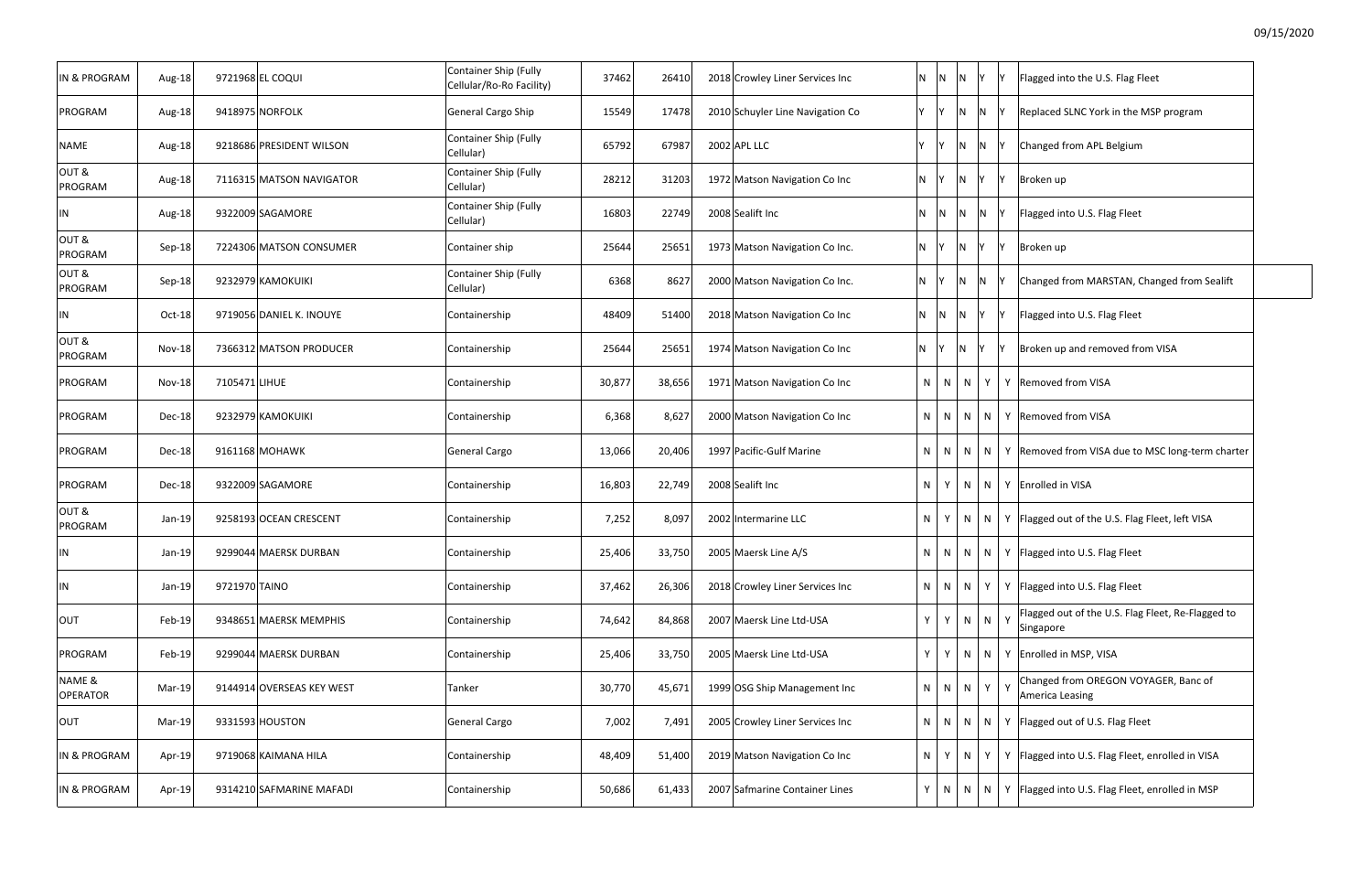| OUT&<br>PROGRAM           | Apr-19        |              | 9193240 MAERSK KENTUCKY       | Containership           | 50698  | 61986  | 1999 Maersk Line, Limited                 | Y   | Y  |              |           |   | $N \mid N \mid Y$ Flagged out of U.S. Flag Fleet, left MSP                   |
|---------------------------|---------------|--------------|-------------------------------|-------------------------|--------|--------|-------------------------------------------|-----|----|--------------|-----------|---|------------------------------------------------------------------------------|
| OUT&<br>PROGRAM           | $May-19$      | 7602338 MAUI |                               | Containership           | 25630  | 24683  | 1978 Matson Navigation Co Inc             |     |    | $N$ $Y$ $N$  |           |   | Y   Y Sold for scrap, left VISA                                              |
| <b>NAME</b>               | $May-19$      |              | 9289207 MAERSK SARATOGA       | <b>Container Ship</b>   | 24488  | 28844  | 2004 Maersk Line, Limited                 |     | YY |              |           |   | $N$   $N$   $Y$   Changed from SAFAMARINE KURAMO                             |
| <b>OUT</b>                | $Jun-19$      |              | 9148520 TRANSATLANTIC         | General Cargo           | 4276   | 5055   | 1997 Transatlantic Lines LLC              | N I |    |              |           |   | $N \mid N \mid N \mid Y$ Flagged out of U.S. Flag Fleet                      |
| <b>IN &amp; PROGRAM</b>   | Aug-19        |              | 9210309 MAJOR RICHARD WINTERS | General Cargo           | 6,170  | 7,725  | 2000 Sealift Inc                          | N   | YI |              |           |   | $N$   N   Y   Flagged into U.S. Flag Fleet, enrolled in VISA                 |
| NAME                      | Aug-19        |              | 9289192 MAERSK YORKTOWN       | Containership           | 24488  | 28897  | 2004 Maersk Line, Limited                 | YI  | Y  |              | $N$   $N$ |   | Y Name change from SAFMARINE NIMBA                                           |
| <b>IN &amp; PROGRAM</b>   | Oct-19        |              | 9314210 SAFMARINE MAFADI      | Containership           | 50,686 | 61,433 | 2007 Safmarine Container Lines            | YI  | Y  |              |           |   | $N \mid N \mid Y$ Enrolled in VISA                                           |
| IN & PROGRAM              | $Oct-19$      |              | 9316141 ARC RESOLVE           | <b>Vehicles Carrier</b> | 60,942 | 22,564 | 2006 Daewoo Shipbuilding & Marine         |     | N  | N            | N         |   | Y   Flagged into U.S. Flag Fleet, enrolled in MSP                            |
| <b>IN &amp; PROGRAM</b>   | $Oct-19$      |              | 9243174 MAERSK VALENCIA       | Containership           | 18327  | 23842  | 2002 Maersk Line A/S                      | N.  | Y  | N            |           |   | $N$ $\mid$ Y Flagged into U.S. Flag Fleet, enrolled in VISA                  |
| NAME                      | $Oct-19$      |              | 9339818 GREEN BAY             | Ro-Ro                   | 59,250 | 18,312 | 2007 Waterman Transport, Inc.             | Y.  | Y  | N            | N         | Y | Operator name changed from Central Gulf Lines,<br>Inc.                       |
| NAME                      | $Oct-19$      |              | 9181560 GREEN COVE            | Ro-Ro                   | 57566  | 22747  | 1999 Waterman Transport, Inc.             | Y   | Y  | N            | N         | Y | Operator name changed from Central Gulf Lines,<br>Inc.                       |
| NAME                      | $Oct-19$      |              | 9158288 GREEN LAKE            | Ro-Ro                   | 57,623 | 22,799 | 1998 Waterman Transport, Inc.             | Y   | Y  | N            | N         | Y | Operator name changed from Central Gulf Lines,<br>Inc.                       |
| <b>NAME</b>               | Oct-19        |              | 9177428 GREEN RIDGE           | Ro-Ro                   | 57449  | 21523  | 1998 Waterman Transport, Inc.             | Y I | Y  | N            | N         | Y | Operator name changed from Central Gulf Lines,<br>Inc.                       |
| PROGRAM                   | <b>Nov-19</b> |              | 9070448 INDEPENDENCE II       | Ro-Ro                   | 55598  | 15199  | 1994 American International Shipping, LLC | N   | Y  |              | $N$ $N$   | Y | Left MSP program, replaced by ARC<br><b>INDEPENDENCE</b>                     |
| PROGRAM                   | $Nov-19$      |              | 8919934 INTEGRITY             | Ro-Ro                   | 52,479 | 29,152 | 1992 Fidelio Limited Partnership          | N I | YI |              |           |   | $N$   N   Y   Left MSP Program, replaced by ARC RESOLVE                      |
| PROGRAM                   | <b>Nov-19</b> |              | 9080297 RESOLVE               | Ro-Ro                   | 49443  | 13548  | 1994 Fidelio Limited Partnership          | N   | YI | N            | N         |   | Y Left MSP Program, replaced by ARC INTEGRITY                                |
| IN & PROGRAM              | $Nov-19$      |              | 9332925 ARC INDEPENDENCE      | <b>Vehicles Carrier</b> | 71,583 | 30,200 | 2007 American Roll-on Roll-off            | YI  | N  | N            |           |   | N   Y   Flagged into U.S. Flag Fleet, enrolled in MSP                        |
| IN & PROGRAM              | <b>Nov-19</b> |              | 9332949 ARC INTEGRITY         | <b>Vehicles Carrier</b> | 71,583 | 30,386 | 2008 American Roll-on Roll-off            | YI  |    |              |           |   | $N \mid N \mid N \mid Y$ Flagged into U.S. Flag Fleet, enrolled in MSP       |
| IN & PROGRAM              | <b>Nov-19</b> |              | 9301823 RIO GRANDE EXPRESS    | Containership           | 39,941 | 50,869 | 2006 Hapag-Lloyd USA, LLC                 | N   | Y  | N            | N         |   | Y   Flagged into U.S. Flag Fleet, enrolled in VISA                           |
| NAME                      | Dec-19        |              | 9418975 SLNC MAGOTHY          | General Cargo           | 15,549 | 17,478 | 2010 Schuyler Line Navigation Co          | N   | Y  | N            | N         |   | Y   Vessel name changed from Norfolk.                                        |
| <b>IN &amp; PROGRAM</b>   | Jan-20        |              | 9814600 LURLINE               | Containership           | 59,522 | 44,200 | 2019 Matson Navigation Co Inc             | N   | Y  | N            | Y         |   | Y   Flagged into U.S. Flag Fleet                                             |
| NAME &<br><b>OPERATOR</b> | Jan-20        |              | 9710206 CALIFORNIA VOYAGER    | Tanker                  | 29,923 | 49,160 | 2016 Chevron Shipping Co LLC              | N   | N  | $\mathsf{N}$ | Y         |   | Vessel name changed from Constitution, operator<br>from Seabulk Tankers Inc. |